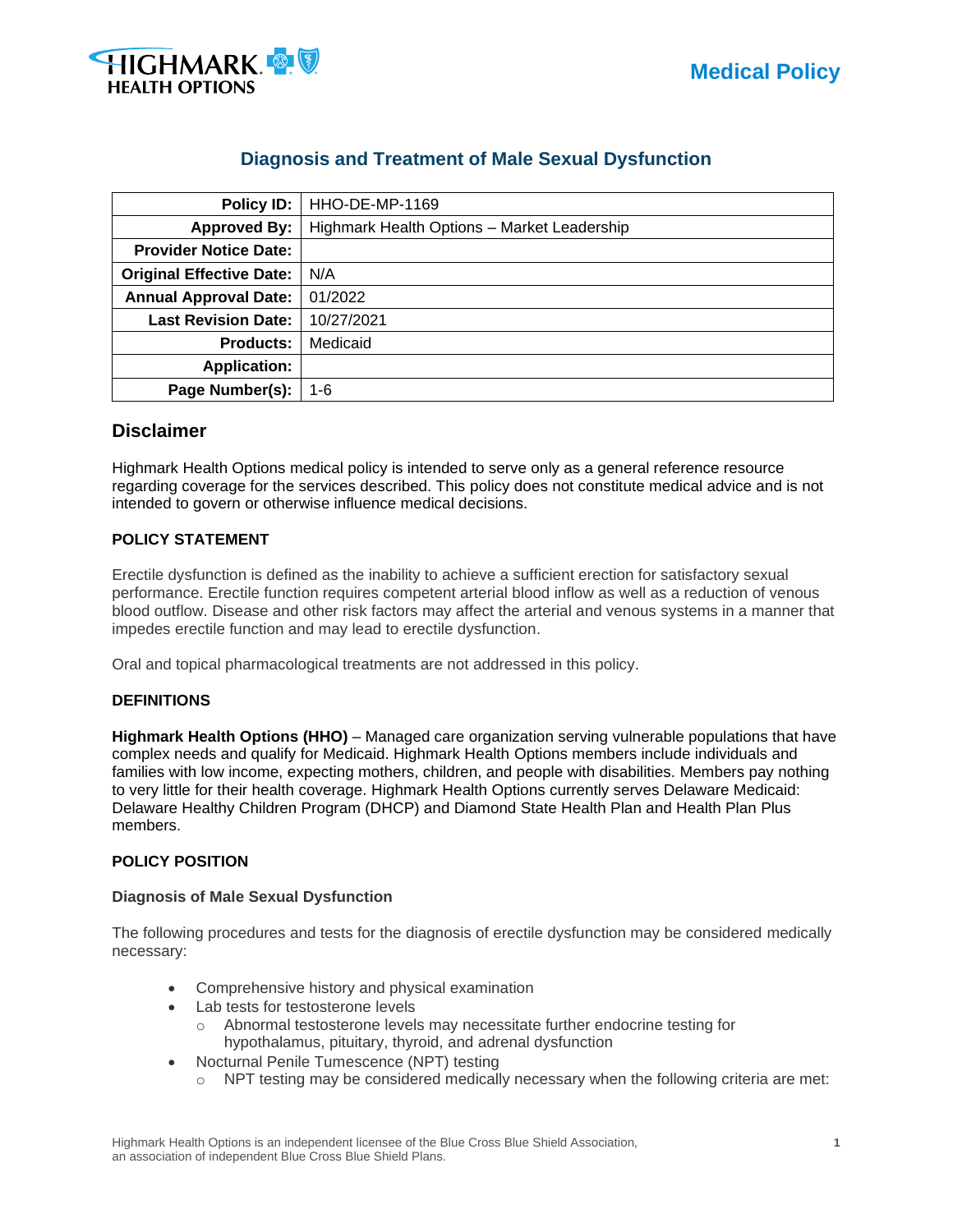



- Clinical evaluation, including history and physical examination, is unable to distinguish psychogenic from organic erectile dysfunction; and
- Any identified medical disorders have been corrected.
- o Types of NPT testing that may be considered medically necessary:
	- Snap-Gauge Device; or
	- **RigiScan** 
		- NPT testing using the RigiScan may be considered medically necessary only:
			- When NPT testing is indicated; and
			- The results of Snap-Gauge testing are equivocal or inconclusive.
- o All other indications for NPT are considered not medically necessary.

The following diagnostic procedures are considered not medically necessary, as these tests do not have any therapeutic value because spinal cord injury and other neurological deficits that may cause erectile dysfunction are typically identified during a comprehensive history and examination:

- Corpora cavernosal electromyography
- Dorsal nerve conduction latencies
- Evoked potential measurements

Procedures and testing for erectile dysfunction not meeting the criteria as indicated in this policy is considered not medically necessary.

## **TREATMENT OF MALE SEXUAL DYSFUNCTION**

The following treatments may be considered medically necessary for male sexual dysfunction:

- Vacuum constriction devices (e.g., ErecAid); or
- Vasodilator injection (e.g., papaverine, phentolamine, alprostadil); or
- Vasodilator suppository (e.g., alprostadil); or
- Collagenase clostridium histolyticum injection (e.g., Peyronie's disease).

Treatment of male sexual dysfunction not meeting the criteria as indicated in this policy is considered not medically necessary.

## **PENILE PROSTHESES AND EXTERNAL DEVICES**

Treatment of male sexual dysfunction with an internal penile prosthesis or an external device may be considered medically necessary when EITHER of the following criteria is met:

- Erectile dysfunction is due to an organic disease or injury and is not psychological in nature; or
- There is failure, a contraindication or an intolerance to pharmacological therapy.

The surgical implantation of an internal penile prosthesis may be considered medically necessary when the above criteria have been met.

The removal of an internal penile prosthesis may be considered medically necessary for ANY ONE of the following indications:

- Infection; or
- Mechanical failure; or
- Urinary obstruction; or
- Intractable pain.

Highmark Health Options is an independent licensee of the Blue Cross Blue Shield Association, **2** an association of independent Blue Cross Blue Shield Plans.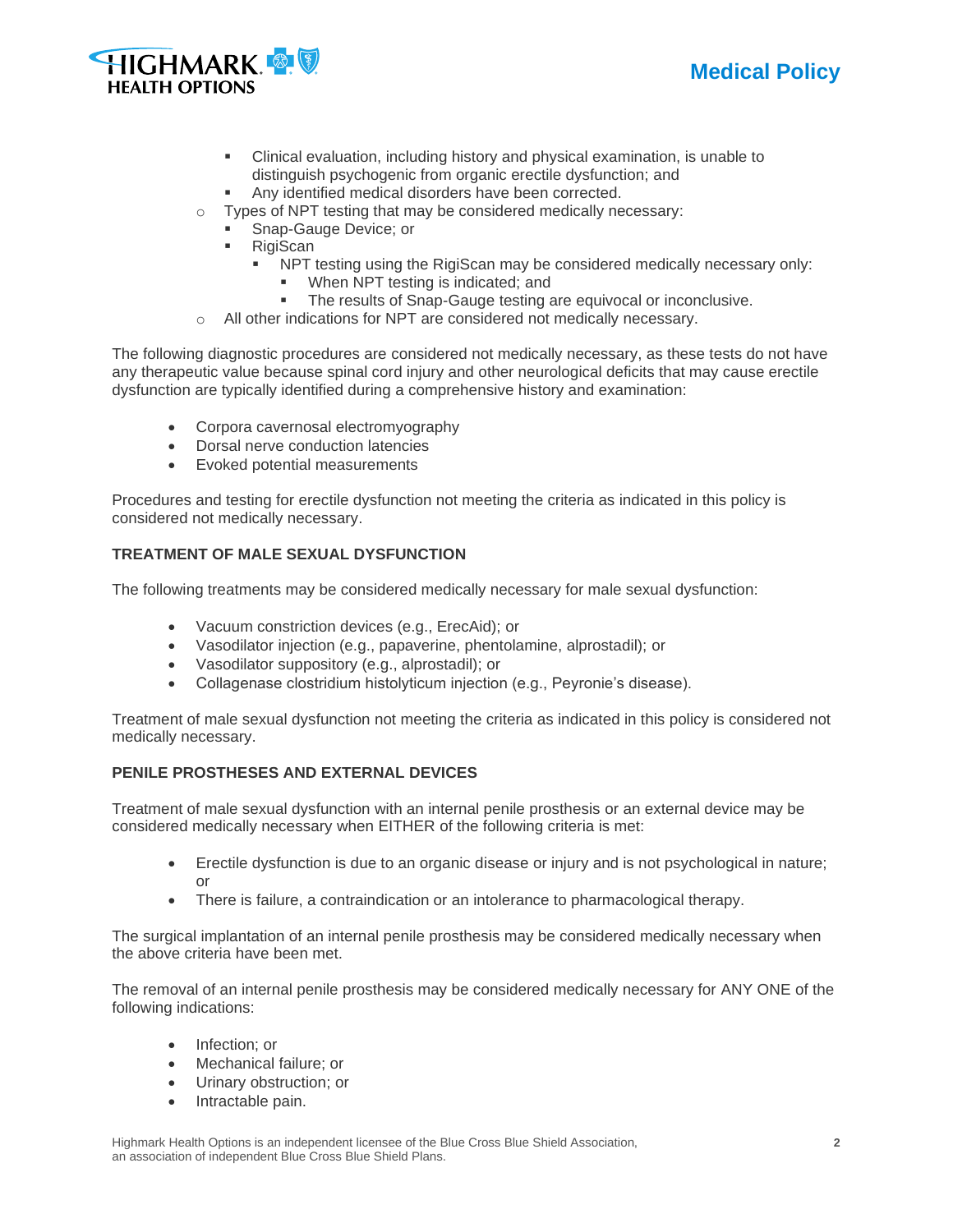



Following the removal of an internal penile prosthesis it may be considered medically necessary for surgical re-implantation of an internal penile prosthetic device.

An external device or an internal penile prosthesis insertion or removal not meeting the criteria as indicated in this policy is considered not medically necessary.

## **PENILE REVASCULARIZATION**

Penile revascularization may be considered medically necessary for the treatment of erectile dysfunction when ALL of the following criteria are met:

- The individual presents with erectile dysfunction preceded by blunt perineal or pelvic trauma; and
- The individual has erectile dysfunction that is secondary to a focal arterial occlusion, as evidenced by an arteriogram or duplex ultrasonography conclusive for focal arterial obstruction; and
- There is no evidence of generalized vascular disease (e.g., diabetes mellitus, hypertension, coronary artery disease), Peyronie's plaques, intracavernosal masses, nodules, or sensory neuropathy; and
- There is evidence of normal corporeal venous function; and
- Alternative nonsurgical treatment modalities have been fully explained to the individual, and the individual is determined to achieve spontaneous erections without the need for pharmacological, external, or internal support devices; and
- The individual is not actively smoking.

Venous ligation performed as a treatment for erectile dysfunction is considered not medically necessary.

Penile revascularization not meeting the criteria as indicated in this policy is considered not medically necessary.

## **ELIGIBLE PROCEDURE CODES**

| 36245 | Selective Catheter Placement, Arterial System; Each First Order Abdominal, Pelvic Or<br>Lower Extremity Artery Branch, Within A Vascular Family.                                                                                                                           |
|-------|----------------------------------------------------------------------------------------------------------------------------------------------------------------------------------------------------------------------------------------------------------------------------|
| 36246 | Selective Catheter Placement, Arterial System; Initial Second Order Abdominal, Pelvic<br>Or Lower Extremity Artery Branch, Within A Vascular Family.                                                                                                                       |
| 36247 | Selective Catheter Placement, Arterial System; Initial Third Order Or More Selective<br>Abdominal, Pelvic Or Lower Extremity Artery Branch, Within A Vascular Family.                                                                                                      |
| 36248 | Selective Catheter Placement, Arterial System; Additional Second Order, Third Order,<br>And Beyond, Abdominal, Pelvic Or Lower Extremity Artery Branch, Within A Vascular<br>Family (list In Addition To Code For Initial Second Or Third Order Vessel As<br>Appropriate). |
| 37788 | Penile Revascularization, Artery, With Or Without Vein Graft.                                                                                                                                                                                                              |
| 37790 | Penile Venous Occlusive Procedure.                                                                                                                                                                                                                                         |
| 51792 | Stimulus Evoked Response (e.g., Measurement Of Bulbocavernosus Reflex Latency<br>Time).                                                                                                                                                                                    |
| 54115 | Removal Foreign Body From Deep Penile Tissue (e.g., Plastic Implant).                                                                                                                                                                                                      |
| 54205 | Injection Procedure For Peyronie Disease; With Surgical Exposure Of Plaque.                                                                                                                                                                                                |

Highmark Health Options is an independent licensee of the Blue Cross Blue Shield Association, **3** an association of independent Blue Cross Blue Shield Plans.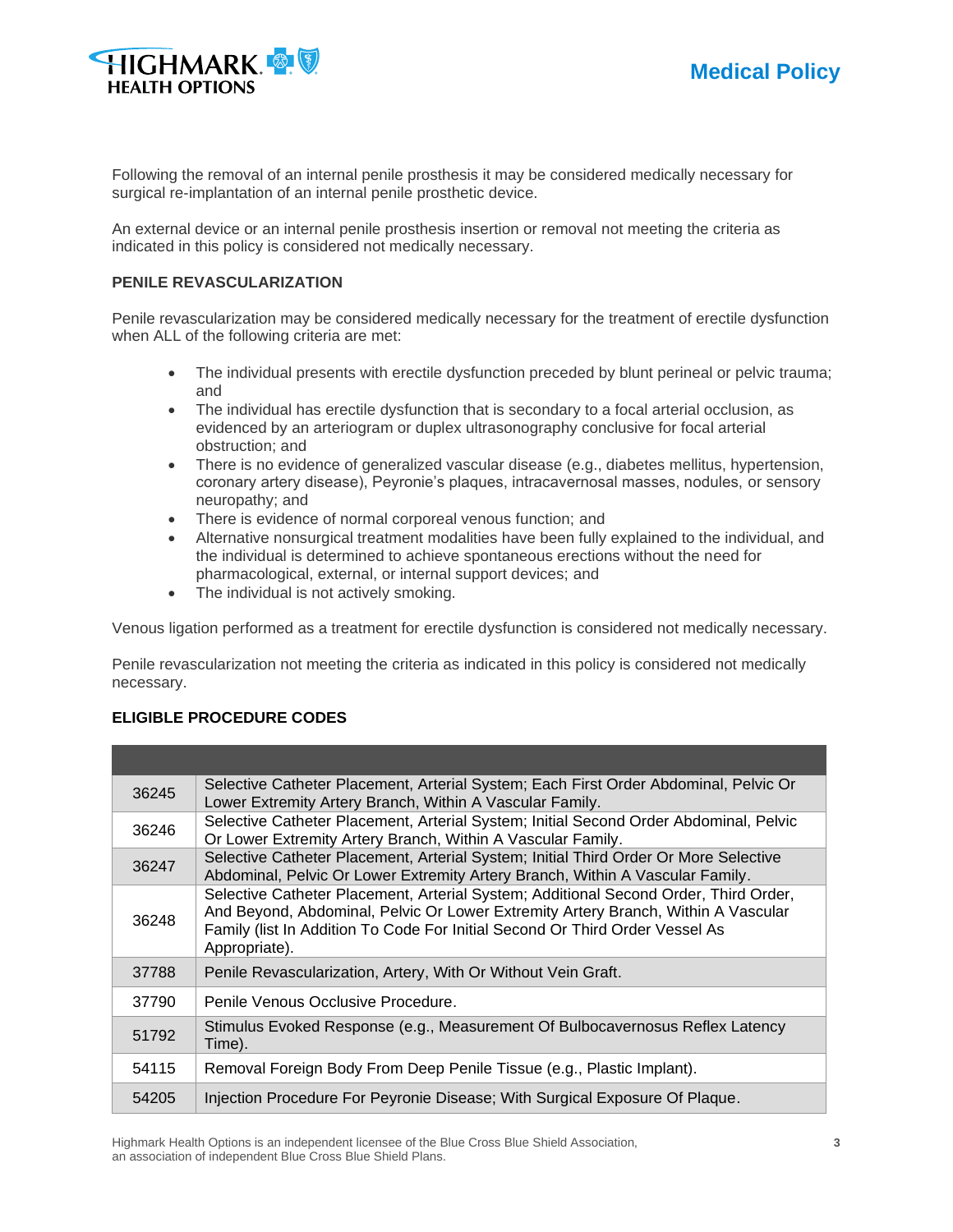



| 54230 | Injection Procedure For Corpora Cavernosography.                                                                                                                                                                                |
|-------|---------------------------------------------------------------------------------------------------------------------------------------------------------------------------------------------------------------------------------|
| 54231 | Dynamic Cavernosometry, Including Intracaversonal Injection Of Vasocactive Drugs (eg,<br>Papaverine, Phentolamine).                                                                                                             |
| 54250 | Nocturnal Penile Tumescense And/or Rigidity Test.                                                                                                                                                                               |
| 54400 | Insertion Of Penile Prosthesis; Non-inflatable (semi-rigid).                                                                                                                                                                    |
| 54401 | Insertion Of Penile Prosthesis; Inflatable (self Contained).                                                                                                                                                                    |
| 54405 | Insertion Of (multi-component), Inflatable Penile Prosthesis, Including Placement Of<br>Pump, Cylinders, And Reservoir.                                                                                                         |
| 54406 | Removal Of All Components Of A Multi-component, Inflatable Penile Prosthesis Without<br>Replacement Of Prosthesis.                                                                                                              |
| 54408 | Repair Of Component(s) Of A Multi-component, Inflatable Penile Prosthesis.                                                                                                                                                      |
| 54410 | Removal And Replacement Of Component(s) Of A Multi-component, Inflatable Penile<br>Prosthesis At The Same Operative Session.                                                                                                    |
| 54411 | Removal And Replacement Of Component(s) Of A Multi-component, Inflatable Penile<br>Prosthesis Through An Infected Field At The Same Operative Session Including<br>Irrigation And Debridement Of Infected Tissue.               |
| 54415 | Removal of Non-inflatable (semi-rigid) Or Inflatable (self-contained) Penile Prosthesis,<br>Without Replacement Of Prosthesis.                                                                                                  |
| 54416 | Removal And Replacement of Noninflatable (semi-rigid) Or Inflatable (self-contained)<br>Penile Prosthesis At The Same Operative Session.                                                                                        |
| 54417 | Removal And Replacement of Non-inflatable (semi-rigid) Or Inflatable (self-contained)<br>Penile Prosthesis Through An Infected Field At The Same Operative Session, Including<br>Irrigation And Debridement Of Infected Tissue. |
| 74445 | Corpora Cavernosography, Radiological Supervision And Interpretation.                                                                                                                                                           |
| 75736 | Angiography, Pelvic, Selective Or Supraselective, Radiological Supervision And<br>Interpretation.                                                                                                                               |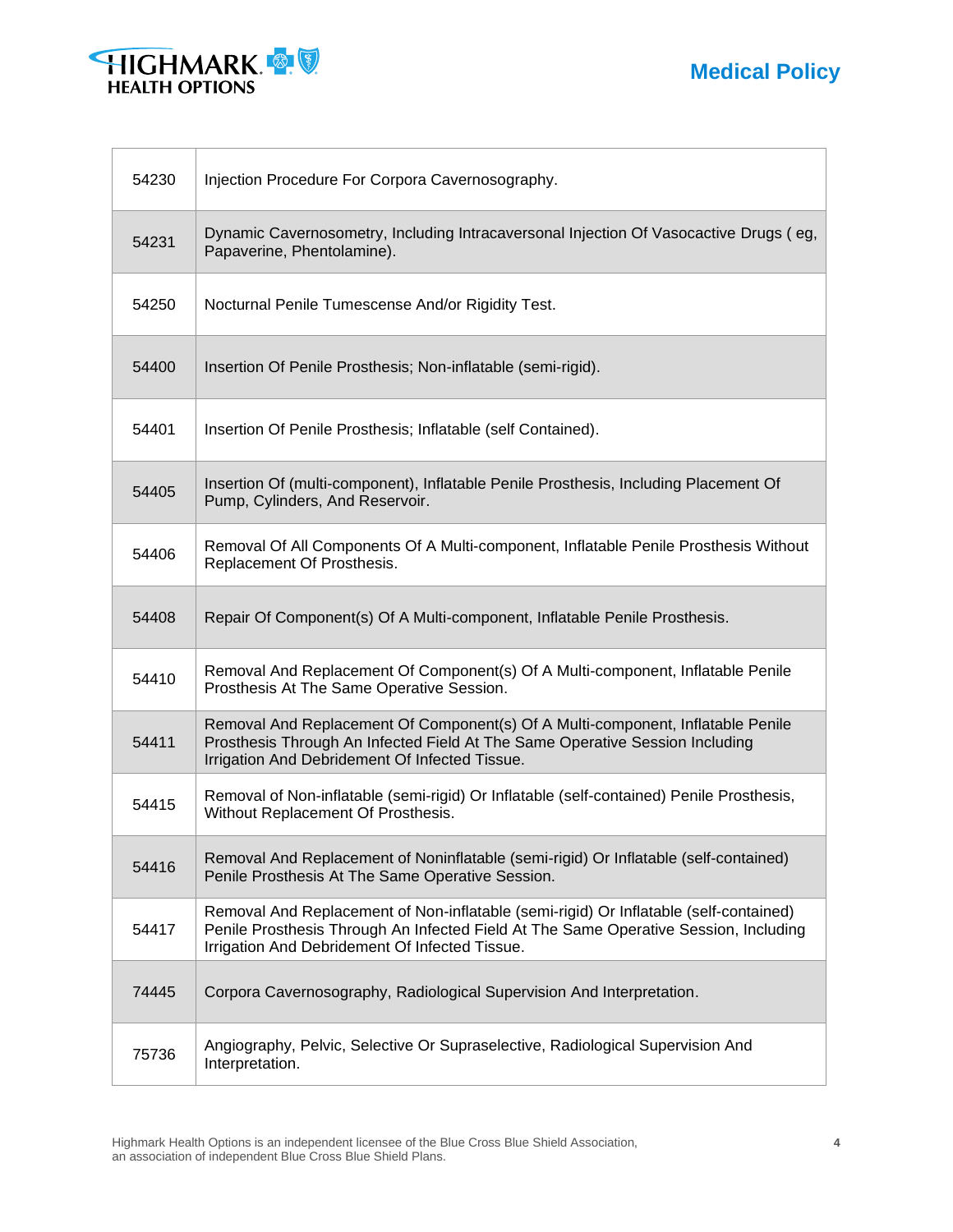**Medical Policy**



Е

| 84410 | Testosterone; Bioavailable, Direct Measurement (eg, Differential Precipitation).                                                                                                                            |
|-------|-------------------------------------------------------------------------------------------------------------------------------------------------------------------------------------------------------------|
| 93975 | Duplex Scan Of Arterial Inflow And Venous Outflow Of Abdominal, Pelvic, Scrotal<br>Contents And/or Retroperitoneal Organs; Complete Study.                                                                  |
| 93976 | Duplex Scan Of Arterial Inflow And Venous Outflow Of Abdominal, Pelvic, Scrotal<br>Contents And/or Retroperitoneal Organs; Limited Study.                                                                   |
| 93978 | Duplex Scan Of Aorta, Inferior Vena Cava, Iliac Vasculature, Or Bypass Grafts; Complete<br>Study.                                                                                                           |
| 93979 | Duplex Scan Of Aorta, Inferior Vena Cava, Iliac Vasculature, Or Bypass Grafts; Unilateral<br>Or Limited Study.                                                                                              |
| 93980 | Duplex Scan Of Arterial Inflow And Venous Outflow Of Penile Vessels; Complete Study.                                                                                                                        |
| 93981 | Duplex Scan Of Arterial Inflow And Venous Outflow Of Penile Vessels; Follow-up Or<br>Limited Study.                                                                                                         |
| 95870 | Needle Electromyography; Limited Study Of Muscles In 1 Extremity Or Non-limb(axial)<br>Muscles (unilateral or Bilateral), Other Than Thoracic Paraspinal, Cranial Nerve Supplied<br>Muscles, Or Sphincters. |
| J0270 | Injection, Alprostadil, 1.25 Mcg (code May Be Used For Medicare When Drug<br>Administered Under The Direct Supervision Of A Physician, Not For Use When Drug is<br>Self Administered).                      |
| J2440 | Injection, Papaverine Hcl, up To 60 Mg.                                                                                                                                                                     |
| J2760 | Injection, Phentolamine Mesylate, Up To 5 Mg.                                                                                                                                                               |

**Eligible Diagnosis Codes for Procedure Codes 54115, 54205, 54230, 54231, 54250, 54400, 54401, 54405, 54406, 54408, 54410, 54411, 54415, 54416, 54417, and 74445**

| N48.6              | N52.01             | N52.02             | N <sub>52.03</sub> | N <sub>52.1</sub>  |
|--------------------|--------------------|--------------------|--------------------|--------------------|
| N <sub>52.2</sub>  | N <sub>52.31</sub> | N <sub>52.32</sub> | N52.33             | N <sub>52.34</sub> |
| N <sub>52.35</sub> | N <sub>52.36</sub> | N <sub>52.37</sub> | N <sub>52.39</sub> | N <sub>52.8</sub>  |
| N <sub>52.9</sub>  | T83.21XA           | T833.22XA          | T83.23XA           | T83.24XA           |
| T83.24XD           | T83.24XS           | T83.25XA           | T83.25XD           | T83.25XS           |
| T83.29XA           | T83.29XD           | T83.29XS           | T83.410A           | T83.410D           |
| T83.410S           | T83.411A           | T83.411D           | T83.411S           | T83.418A           |
| T83.418D           | T83.418S           | T83.420A           | T83.420D           | T83.420S           |
| T83.421A           | T83.421D           | T83.421S           | T83.428A           | T83.428D           |
| T83.428S           | T83.490A           | T83.490D           | T83.490S           | T83.491A           |

Highmark Health Options is an independent licensee of the Blue Cross Blue Shield Association, **5** an association of independent Blue Cross Blue Shield Plans.